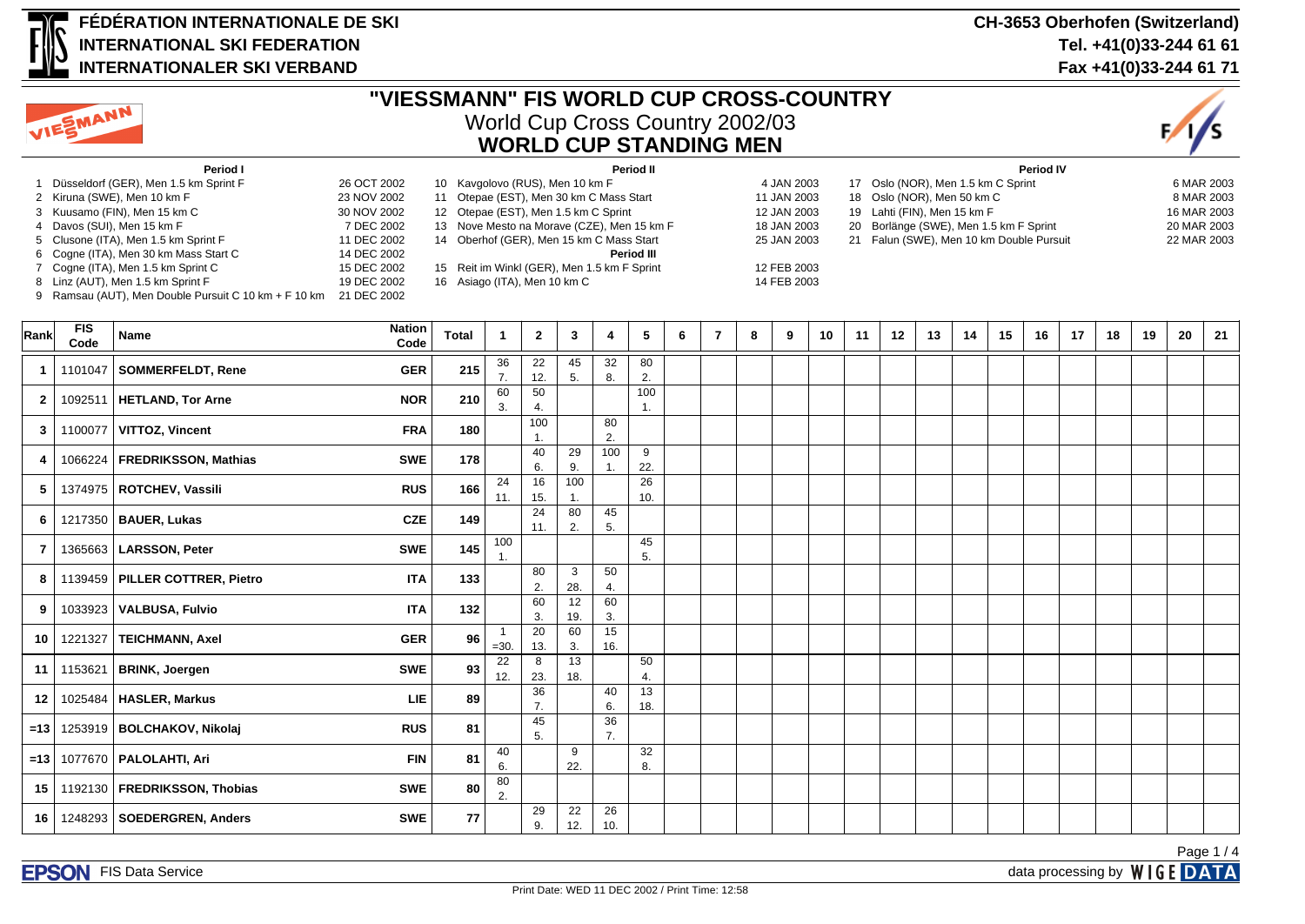

## **"VIESSMANN" FIS WORLD CUP CROSS-COUNTRY** World Cup Cross Country 2002/03 **WORLD CUP STANDING MEN**



| Rank   | FIS<br>Code | <b>Nation</b><br>Name<br>Code                | <b>Total</b>     | $\mathbf{1}$          | $\mathbf{2}$          | 3                     | 4                     | $5\phantom{.0}$       | 6 | $\overline{7}$ | 8 | 9 | 10 | 11 | 12 | 13 | 14 | 15 | 16 | 17 | 18 | 19 | 20 | 21 |
|--------|-------------|----------------------------------------------|------------------|-----------------------|-----------------------|-----------------------|-----------------------|-----------------------|---|----------------|---|---|----|----|----|----|----|----|----|----|----|----|----|----|
| 17     | 1106091     | <b>BATORY, Ivan</b><br><b>SVK</b>            | 72               |                       | $\overline{32}$<br>8. | 40<br>6.              |                       |                       |   |                |   |   |    |    |    |    |    |    |    |    |    |    |    |    |
| 18     | 1238787     | <b>HOEGBERG, Anders</b><br><b>SWE</b>        | 70               | 10<br>21.             |                       |                       |                       | 60<br>3.              |   |                |   |   |    |    |    |    |    |    |    |    |    |    |    |    |
| 19     |             | 1067485   ZORZI, Cristian                    | 60<br><b>ITA</b> | 20<br>13.             |                       |                       | $\overline{4}$<br>27. | 36<br>7.              |   |                |   |   |    |    |    |    |    |    |    |    |    |    |    |    |
| 20     |             | 1178162 ANGERER, Tobias<br><b>GER</b>        | 58               | 26<br>10.             | 14<br>17.             |                       | $\overline{7}$<br>24. | 11<br>20.             |   |                |   |   |    |    |    |    |    |    |    |    |    |    |    |    |
| 21     | 1243540     | <b>OESTBERG, Mikael</b><br><b>SWE</b>        | 57               | 50<br>4.              |                       |                       |                       | $\overline{7}$<br>24. |   |                |   |   |    |    |    |    |    |    |    |    |    |    |    |    |
| $= 22$ | 1051092     | <b>SCHLUETTER, Andreas</b><br><b>GER</b>     | 55               |                       | 5<br>26.              | 50<br>4.              |                       |                       |   |                |   |   |    |    |    |    |    |    |    |    |    |    |    |    |
| $=22$  | 1181072     | <b>SCHWIENBACHER, Freddy</b>                 | 55<br><b>ITA</b> | 16<br>15.             | $\mathbf{3}$<br>28.   |                       | 18<br>14.             | 18<br>14.             |   |                |   |   |    |    |    |    |    |    |    |    |    |    |    |    |
| 24     |             | 1221036   FILBRICH, Jens<br><b>GER</b>       | 52               | 12<br>19.             |                       | 18<br>14.             | 22<br>12.             |                       |   |                |   |   |    |    |    |    |    |    |    |    |    |    |    |    |
| 25     |             | 1228796   BJERKELI, Haavard<br><b>NOR</b>    | 51               | 45<br>5.              |                       |                       |                       | 6<br>25.              |   |                |   |   |    |    |    |    |    |    |    |    |    |    |    |    |
| 26     | 3420003     | <b>ELDEN, Trond Einar</b><br><b>NOR</b>      | 47               | $\overline{32}$<br>8. |                       |                       |                       | 15<br>16.             |   |                |   |   |    |    |    |    |    |    |    |    |    |    |    |    |
| 27     | 1029461     | <b>NOR</b><br><b>SKJELDAL, Kristen</b>       | 43               |                       | 13<br>$=18.$          | 14<br>17.             | 16<br>15.             |                       |   |                |   |   |    |    |    |    |    |    |    |    |    |    |    |    |
| 28     |             | 1175058   KOUKAL, Martin<br><b>CZE</b>       | 41               |                       |                       |                       | $\overline{1}$<br>30. | 40<br>6.              |   |                |   |   |    |    |    |    |    |    |    |    |    |    |    |    |
| 29     |             | <b>NOR</b><br>1150517   ESTIL, Frode         | 37               |                       | $\overline{7}$<br>24. | 16<br>15.             | 14<br>17.             |                       |   |                |   |   |    |    |    |    |    |    |    |    |    |    |    |    |
| $=30$  |             | <b>RUS</b><br>1186892   NOUTRIKHINE, Andrei  | 36               |                       |                       | 36<br>7.              |                       |                       |   |                |   |   |    |    |    |    |    |    |    |    |    |    |    |    |
| $=30$  | 1219193     | PYYKOENEN, Lauri                             | 36<br><b>FIN</b> | $\overline{7}$<br>24. |                       |                       |                       | 29<br>9.              |   |                |   |   |    |    |    |    |    |    |    |    |    |    |    |    |
| 32     | 1059725     | <b>AUKLAND, Anders</b><br><b>NOR</b>         | 34               |                       | $\overline{2}$<br>29. | 32<br>8.              |                       |                       |   |                |   |   |    |    |    |    |    |    |    |    |    |    |    |    |
| 33     | 1322498     | NOVIKOV, Serguei<br><b>RUS</b>               | 33               | 13<br>18.             |                       | 20<br>13.             |                       |                       |   |                |   |   |    |    |    |    |    |    |    |    |    |    |    |    |
| 34     | 1185340     | <b>IVERSEN, Trond</b><br><b>NOR</b>          | 32               | $\overline{29}$<br>9. |                       |                       |                       | 3<br>28.              |   |                |   |   |    |    |    |    |    |    |    |    |    |    |    |    |
| 35     | 1051383     | <b>HORIGOME, Mitsuo</b>                      | <b>JPN</b><br>29 |                       |                       |                       | 29<br>9.              |                       |   |                |   |   |    |    |    |    |    |    |    |    |    |    |    |    |
| 36     | 1107255     | <b>SWE</b><br><b>INGESSON, Magnus</b>        | 28               |                       | 26<br>10.             | $\overline{2}$<br>29. |                       |                       |   |                |   |   |    |    |    |    |    |    |    |    |    |    |    |    |
| $= 37$ |             | 1250136   DENISOV, Vitaly<br><b>RUS</b>      | 26               |                       |                       | 26<br>10.             |                       |                       |   |                |   |   |    |    |    |    |    |    |    |    |    |    |    |    |
| $= 37$ | 1177580     | <b>JONNIER, Emmanuel</b><br><b>FRA</b>       | 26               |                       | 18<br>14.             |                       | 8<br>23.              |                       |   |                |   |   |    |    |    |    |    |    |    |    |    |    |    |    |
| $= 39$ | 1094839     | HOFFMANN, Christian<br><b>AUT</b>            | 24               |                       |                       |                       | 24<br>11.             |                       |   |                |   |   |    |    |    |    |    |    |    |    |    |    |    |    |
| $= 39$ | 1372550     | <b>CHTCHOUTCHKINE, Serguei</b><br><b>RUS</b> | 24               |                       |                       | 24<br>11.             |                       |                       |   |                |   |   |    |    |    |    |    |    |    |    |    |    |    |    |

Page 2 / 4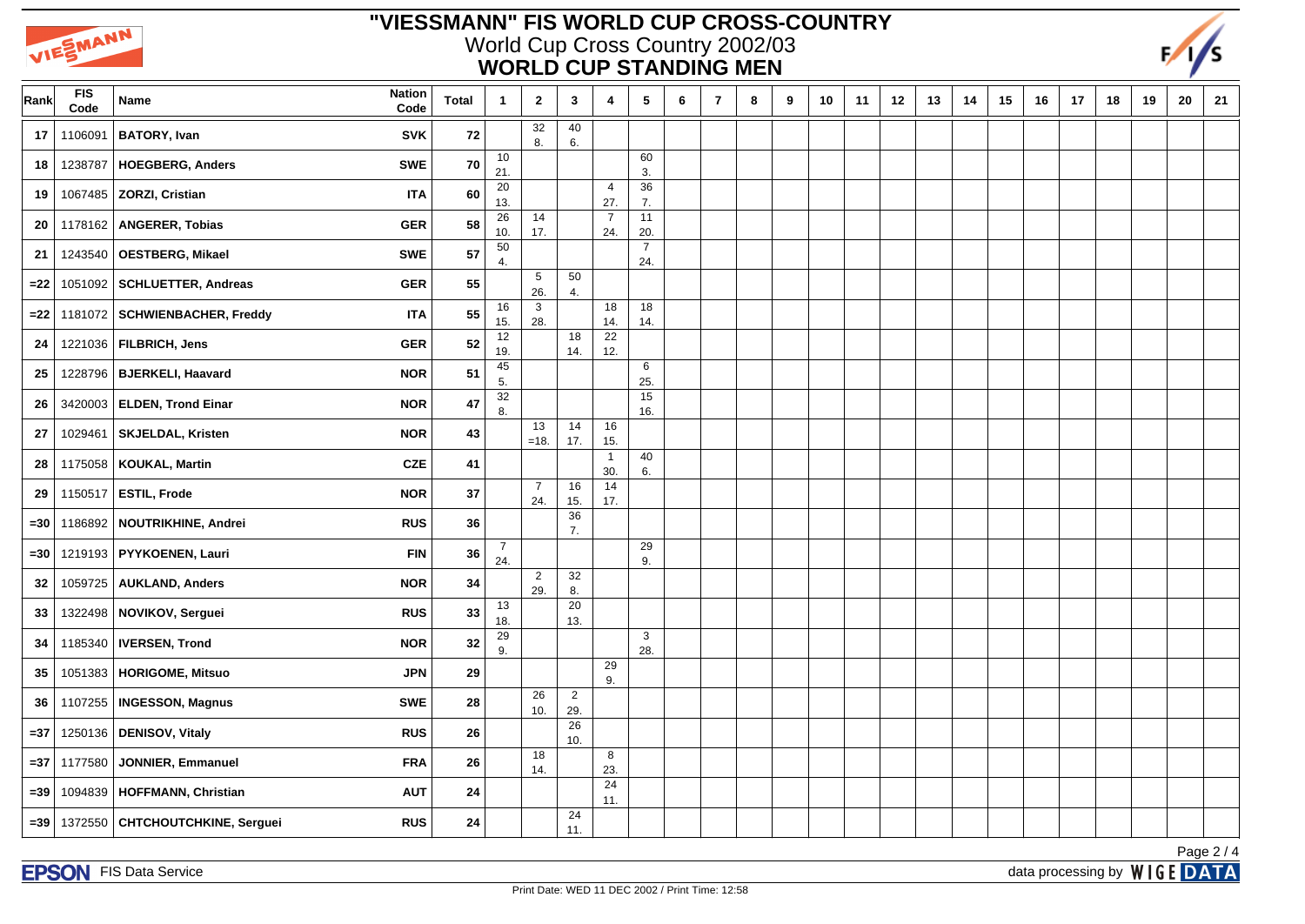

## **"VIESSMANN" FIS WORLD CUP CROSS-COUNTRY** World Cup Cross Country 2002/03 **WORLD CUP STANDING MEN**



| Rank   | <b>FIS</b><br>Code | <b>Nation</b><br>Name<br>Code               | <b>Total</b> | $\overline{1}$        | $\mathbf{2}$        | $\mathbf{3}$          | 4           | $\sqrt{5}$          | 6 | $\overline{\phantom{a}}$ | 8 | 9 | 10 | 11 | 12 | 13 | 14 | 15 | 16 | $17$ | 18 | 19 | ${\bf 20}$ | 21       |
|--------|--------------------|---------------------------------------------|--------------|-----------------------|---------------------|-----------------------|-------------|---------------------|---|--------------------------|---|---|----|----|----|----|----|----|----|------|----|----|------------|----------|
| $= 39$ | 1254695            | MAYER, Marc<br><b>AUT</b>                   | ${\bf 24}$   |                       |                     |                       |             | 24<br>11.           |   |                          |   |   |    |    |    |    |    |    |    |      |    |    |            |          |
| $=42$  | 1059628            | <b>ALSGAARD, Thomas</b><br><b>NOR</b>       | 23           | 8<br>23.              | 15<br>16.           |                       |             |                     |   |                          |   |   |    |    |    |    |    |    |    |      |    |    |            |          |
| $=42$  | 1092220            | CARLSSON, Lars<br><b>SWE</b>                | 23           |                       | 10<br>21.           |                       | 13<br>18.   |                     |   |                          |   |   |    |    |    |    |    |    |    |      |    |    |            |          |
| $=44$  | 1248390            | OESTBERG, Fredrik<br><b>SWE</b>             | 22           |                       |                     |                       |             | 22<br>12.           |   |                          |   |   |    |    |    |    |    |    |    |      |    |    |            |          |
| $=44$  |                    | 1376818 NEUNER, Reinhard<br><b>AUT</b>      | ${\bf 22}$   | $\overline{2}$<br>29. |                     |                       |             | 20<br>13.           |   |                          |   |   |    |    |    |    |    |    |    |      |    |    |            |          |
| 46     | 1103278            | KUNZ, Stephan<br>${\sf LIE}$                | 21           |                       | $\mathbf{1}$<br>30. |                       | 20<br>13.   |                     |   |                          |   |   |    |    |    |    |    |    |    |      |    |    |            |          |
| 47     | 1223267            | <b>PASINI, Renato</b><br><b>ITA</b>         | 19           | $\mathbf{3}$<br>28.   |                     |                       |             | 16<br>15.           |   |                          |   |   |    |    |    |    |    |    |    |      |    |    |            |          |
| $=48$  | 1140332            | SOKLIC, Matej<br><b>SLO</b>                 | $18$         | 18<br>14.             |                     |                       |             |                     |   |                          |   |   |    |    |    |    |    |    |    |      |    |    |            |          |
| $=48$  | 1277393            | LEYBYUK, Roman<br><b>UKR</b>                | 18           |                       |                     | 8<br>23.              | 10<br>21.   |                     |   |                          |   |   |    |    |    |    |    |    |    |      |    |    |            |          |
| $=50$  | 1344905            | <b>FIN</b><br>KURTTILA, Keijo               | 17           | $\overline{5}$<br>26. |                     |                       |             | 12<br>19.           |   |                          |   |   |    |    |    |    |    |    |    |      |    |    |            |          |
| =50    | 1239078            | <b>ELOFSSON, Per</b><br>SWE                 | 17           |                       | 6<br>25.            | 11<br>20.             |             |                     |   |                          |   |   |    |    |    |    |    |    |    |      |    |    |            |          |
| 52     |                    | 1008703   FAUNER, Silvio<br><b>ITA</b>      | 16           | 6<br>25.              |                     |                       |             | 10<br>21.           |   |                          |   |   |    |    |    |    |    |    |    |      |    |    |            |          |
| $= 53$ | 1039646            | KINNUNEN, Marko<br><b>FIN</b>               | 15           | 15<br>16.             |                     |                       |             |                     |   |                          |   |   |    |    |    |    |    |    |    |      |    |    |            |          |
| $= 53$ | 1098137            | MAE, Jaak<br><b>EST</b>                     | 15           |                       |                     | 15<br>16.             |             |                     |   |                          |   |   |    |    |    |    |    |    |    |      |    |    |            |          |
| $= 53$ | 1256829            | KLESSEN, Dirk<br><b>GER</b>                 | 15           | 14<br>17.             |                     |                       |             | $\mathbf{1}$<br>30. |   |                          |   |   |    |    |    |    |    |    |    |      |    |    |            |          |
| 56     | 1093869            | <b>KREZELOK, Janusz</b><br><b>POL</b>       | 14           |                       |                     |                       |             | 14<br>17.           |   |                          |   |   |    |    |    |    |    |    |    |      |    |    |            |          |
| 57     | 1287772            | <b>BJOERNDALEN, Ole Einar</b><br><b>NOR</b> | 13           |                       | 13<br>$=18.$        |                       |             |                     |   |                          |   |   |    |    |    |    |    |    |    |      |    |    |            |          |
| $=58$  | 1218902            | KATTILAKOSKI, Teemu<br><b>FIN</b>           | 12           |                       |                     |                       | 12<br>19.   |                     |   |                          |   |   |    |    |    |    |    |    |    |      |    |    |            |          |
| $= 58$ | 1149353            | <b>NOR</b><br><b>BJERVIG, Espen</b>         | 12           |                       |                     | $\overline{1}$<br>30. | $11$<br>20. |                     |   |                          |   |   |    |    |    |    |    |    |    |      |    |    |            |          |
| =60    | 1263231            | HOFSTAD, Tore Ruud<br><b>NOR</b>            | 11           |                       | 11<br>20.           |                       |             |                     |   |                          |   |   |    |    |    |    |    |    |    |      |    |    |            |          |
| $=60$  | 1268566            | <b>EIGENMANN, Christoph</b><br>SUI          | 11           | 11<br>20.             |                     |                       |             |                     |   |                          |   |   |    |    |    |    |    |    |    |      |    |    |            |          |
| 62     | 1371580            | PIROGOV, Dmitri<br><b>RUS</b>               | $10$         |                       |                     | 10<br>21.             |             |                     |   |                          |   |   |    |    |    |    |    |    |    |      |    |    |            |          |
| $= 63$ |                    | 3200046   STITZL, Andreas<br><b>GER</b>     | 9            | 9<br>22.              |                     |                       |             |                     |   |                          |   |   |    |    |    |    |    |    |    |      |    |    |            |          |
| $=63$  | 1013553            | WADSWORTH, Justin<br><b>USA</b>             | 9            |                       |                     |                       | 9<br>22.    |                     |   |                          |   |   |    |    |    |    |    |    |    |      |    |    |            |          |
|        |                    |                                             |              |                       |                     |                       |             |                     |   |                          |   |   |    |    |    |    |    |    |    |      |    |    |            | Page 3/4 |